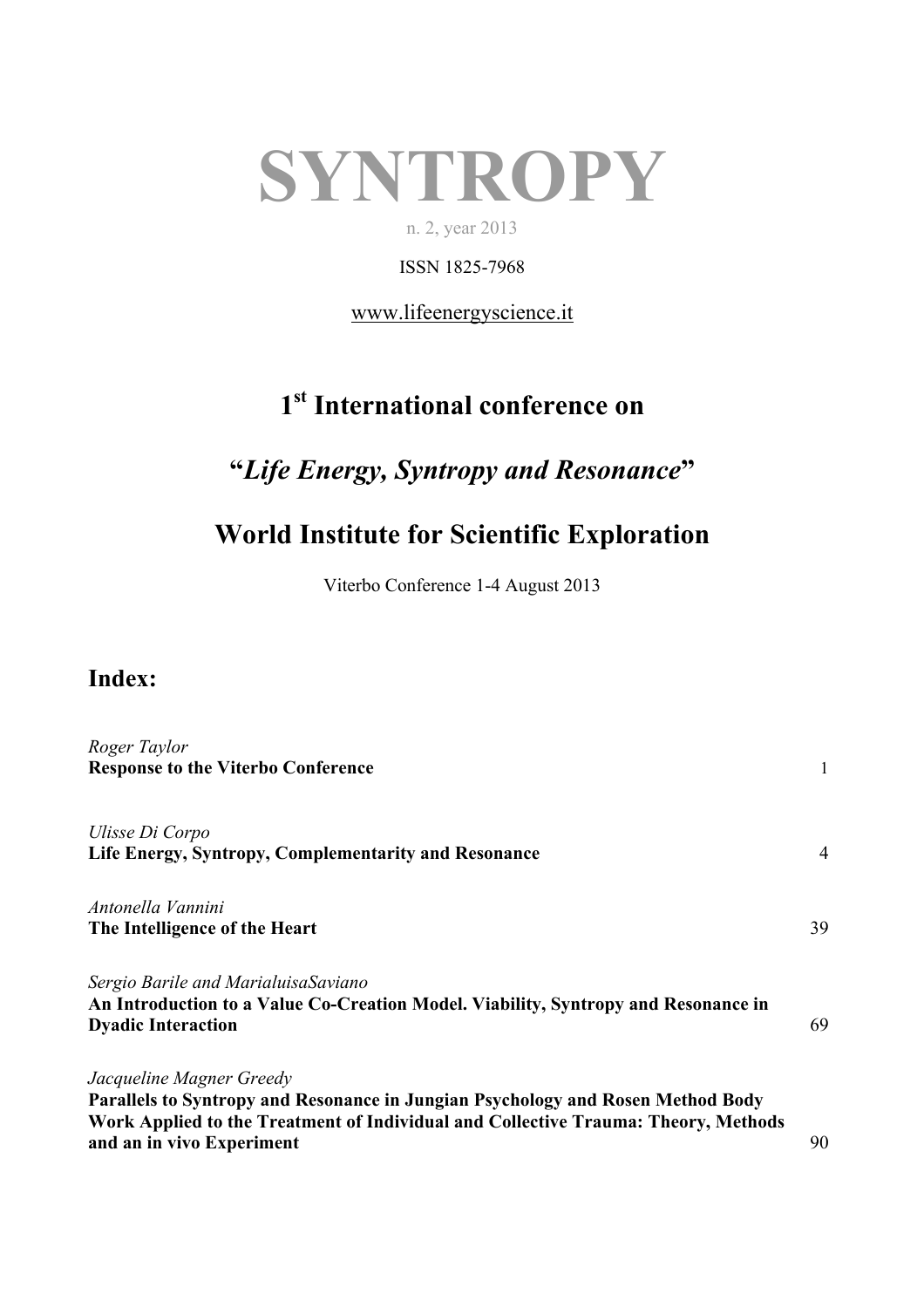| Richard A. Blasband<br><b>Concepts of Life Energy and Vitalism Through the Ages</b>                                                                                                                    | 103 |
|--------------------------------------------------------------------------------------------------------------------------------------------------------------------------------------------------------|-----|
| Richard A. Blasband and Dominique Surel<br>Radiesthesia In Atmospheric Energetic Engineering                                                                                                           | 115 |
| Nelson Abreu, Alexandre Madurell and LucillaPerego<br>The Consciential Paradigm: a consciousness-centered framework for expanding the<br>study of reality through bioenergy, OBE, and allied phenomena | 127 |
| John F. Caddy<br>The Huna philosophy and 'Objective Observations'                                                                                                                                      | 145 |
| Roger Taylor<br>Studies on "Life Energy" by means of Quantitative Dowsing and Seedling Growth                                                                                                          | 170 |
| Roberto Maglione<br>Restoring Natural Atmospheric Pulsation in Northwestern Madagascar with the<br><b>Reich Cloudbuster</b>                                                                            | 179 |
| Jean M Ratte<br><b>Biosemantics of syntropy</b>                                                                                                                                                        | 186 |
| Dominique Surel<br><b>Controlled Remote Viewing - A Transformational Experience</b>                                                                                                                    | 193 |
| <b>Philip Franses</b><br><b>The Paradox of Physics</b>                                                                                                                                                 | 200 |
| Irina Zhuravleva<br>The study of the soul: structure of the soul and bodies of the soul                                                                                                                | 207 |
| Olav Drageset<br><b>String Theory with a New Interpretation Can Model the Mind</b>                                                                                                                     | 215 |
| Peter Kohut<br><b>The Unity Principle</b>                                                                                                                                                              | 220 |